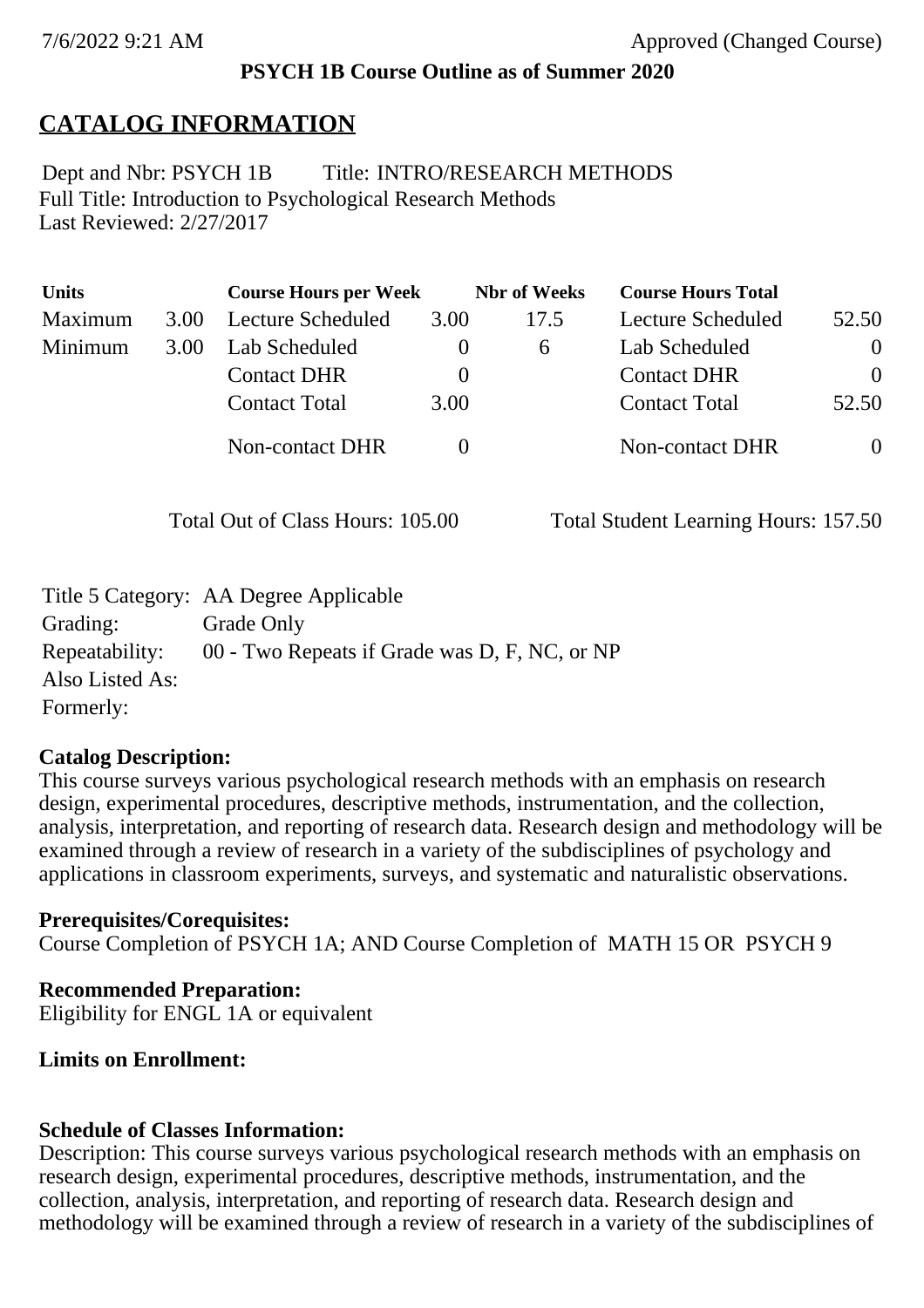psychology and applications in classroom experiments, surveys, and systematic and naturalistic observations. (Grade Only) Prerequisites/Corequisites: Course Completion of PSYCH 1A; AND Course Completion of MATH 15 OR PSYCH 9 Recommended: Eligibility for ENGL 1A or equivalent Limits on Enrollment: Transfer Credit: CSU;UC. Repeatability: Two Repeats if Grade was D, F, NC, or NP

## **ARTICULATION, MAJOR, and CERTIFICATION INFORMATION:**

| <b>AS Degree:</b><br><b>CSU GE:</b> Transfer Area | Area                 |            |                  | Effective:<br>Effective: | Inactive:<br>Inactive: |
|---------------------------------------------------|----------------------|------------|------------------|--------------------------|------------------------|
| IGETC:                                            | <b>Transfer Area</b> |            |                  | Effective:               | Inactive:              |
| <b>CSU Transfer: Transferable</b>                 |                      | Effective: | Fall 1981        | Inactive:                |                        |
| <b>UC Transfer:</b> Transferable Effective:       |                      |            | <b>Fall 1981</b> | Inactive:                |                        |

#### **CID:**

| CID Descriptor:PSY 200            | Introduction to Research Methods in Psychology |
|-----------------------------------|------------------------------------------------|
| <b>SRJC</b> Equivalent Course(s): | PSYCH <sub>1</sub> B                           |

### **Certificate/Major Applicable:**

[Major Applicable Course](SR_ClassCheck.aspx?CourseKey=PSYCH1B)

## **COURSE CONTENT**

### **Student Learning Outcomes:**

Upon completion of the course, students will be able to:

- 1. Critically read psychological research and identify basic methodologies such as experiment, observation, and survey.
- 2. Develop a clear research question and hypothesis, implement an appropriate methodology following ethical standards and analyze data using descriptive statistics.
- 3. Write a research paper using American Psychological Association format and standard statistical software for analysis.

### **Objectives:**

Upon completion of this course, students will be able to:

- 1. Explain the basic principles of the scientific method.
- 2. Critically evaluate research reports.
- 3. Synthesize a body of research findings.
- 4. Develop and test hypotheses.
- 5. Demonstrate knowledge of general research designs, experimental and non-experimental methods, and standard research practices.
- 6. Select appropriate research designs to test hypotheses.
- 7. Explain the ethical treatment of human and animal participants in research and the institutional requirements for conducting research.
- 8. Assess the generalizability of study results.
- 9. Demonstrate proficiency in APA style.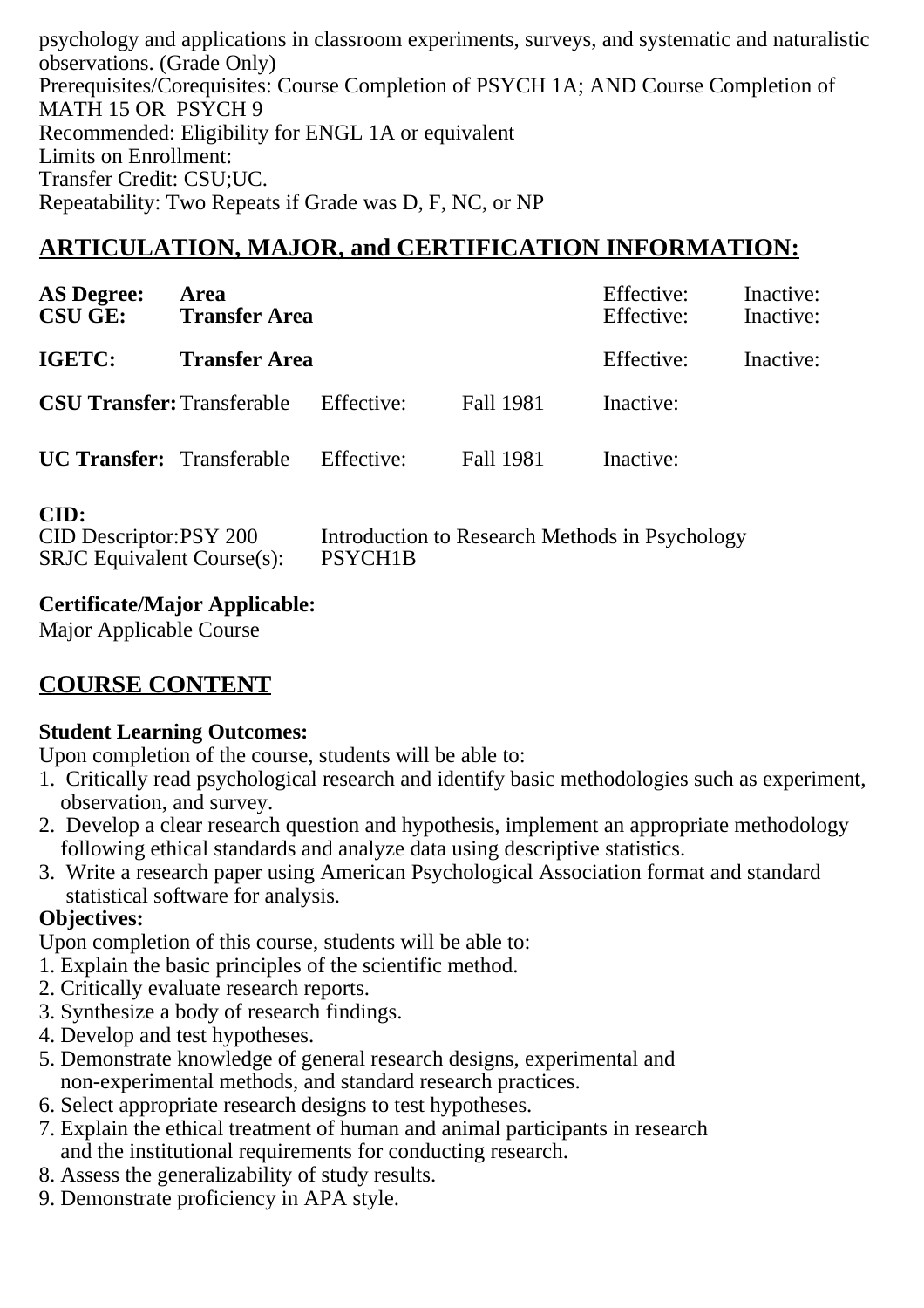### **Topics and Scope:**

- 1. Introduction to Psychological Research
- 2. Explanation in Scientific Psychology
- 3. Exploring Psychological Research Literature
- 4. Observation and Survey in Psychological Research
- 5. Qualitative and Quantitative Research
- 6. Statistical Tests Application
- 7. Correlation/Relational Research
- 8. Basics of Experimentation
- 9. Validity and Reliability in Research
- 10. Experimental Design Methodology
- 11. Complex Design Methodology
- 12. Small-n Experimentation Methodology
- 13. Quasi-Experimentation Methodology
- 14. Conducting Ethical Research
- 15. Interpreting the Results of Research
- 16. Presenting Research Results
- 17. Writing an APA Research Paper

### **Assignment:**

- 1. Read approximately 25-35 pages per week, and recapitulate assigned material in the textbook, and if applicable, supplements
- 2. One to three exams and/or projects and one final examination or project
- 3. One to three writing assignments including a research paper for a minimum of 1250 words
- 4. Oral presentations and/or group projects

### **Methods of Evaluation/Basis of Grade:**

**Writing:** Assessment tools that demonstrate writing skills and/or require students to select, organize and explain ideas in writing.

Written homework, term, or research paper. A minimum of 1,250 words for the course.

**Problem Solving:** Assessment tools, other than exams, that demonstrate competence in computational or noncomputational problem solving skills.

Homework and in-class assignments

**Skill Demonstrations:** All skill-based and physical demonstrations used for assessment purposes including skill performance exams.

**Exams:** All forms of formal testing, other than skill performance exams.

| Writing    |  |
|------------|--|
| $25 - 35%$ |  |
|            |  |

| Problem solving |
|-----------------|
| $10 - 20%$      |